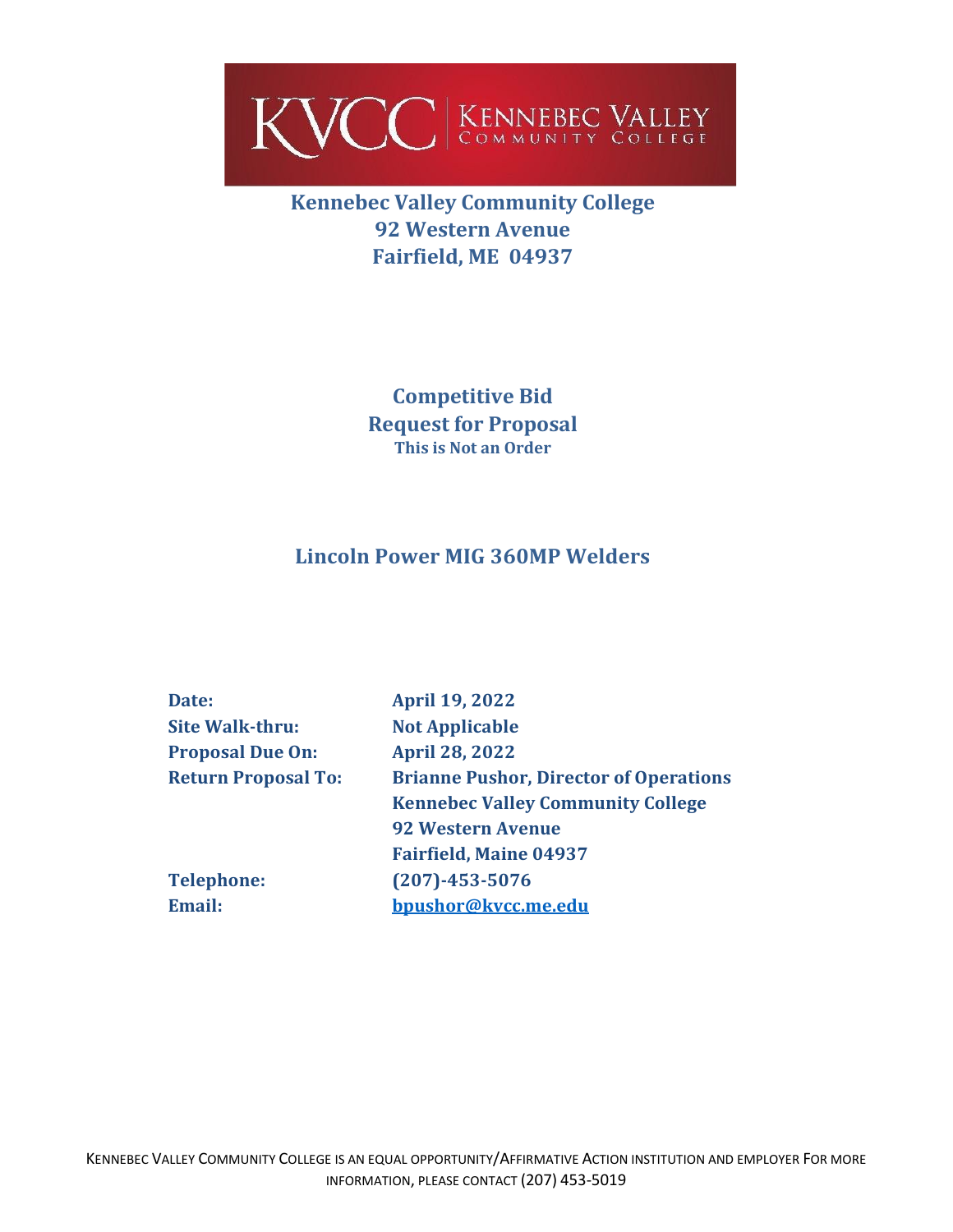# **Competitive Bid Request for Proposal**

Lincoln Power MIG 360Mp Welders

| <b>Table of Contents</b> |  |  |  |
|--------------------------|--|--|--|
|--------------------------|--|--|--|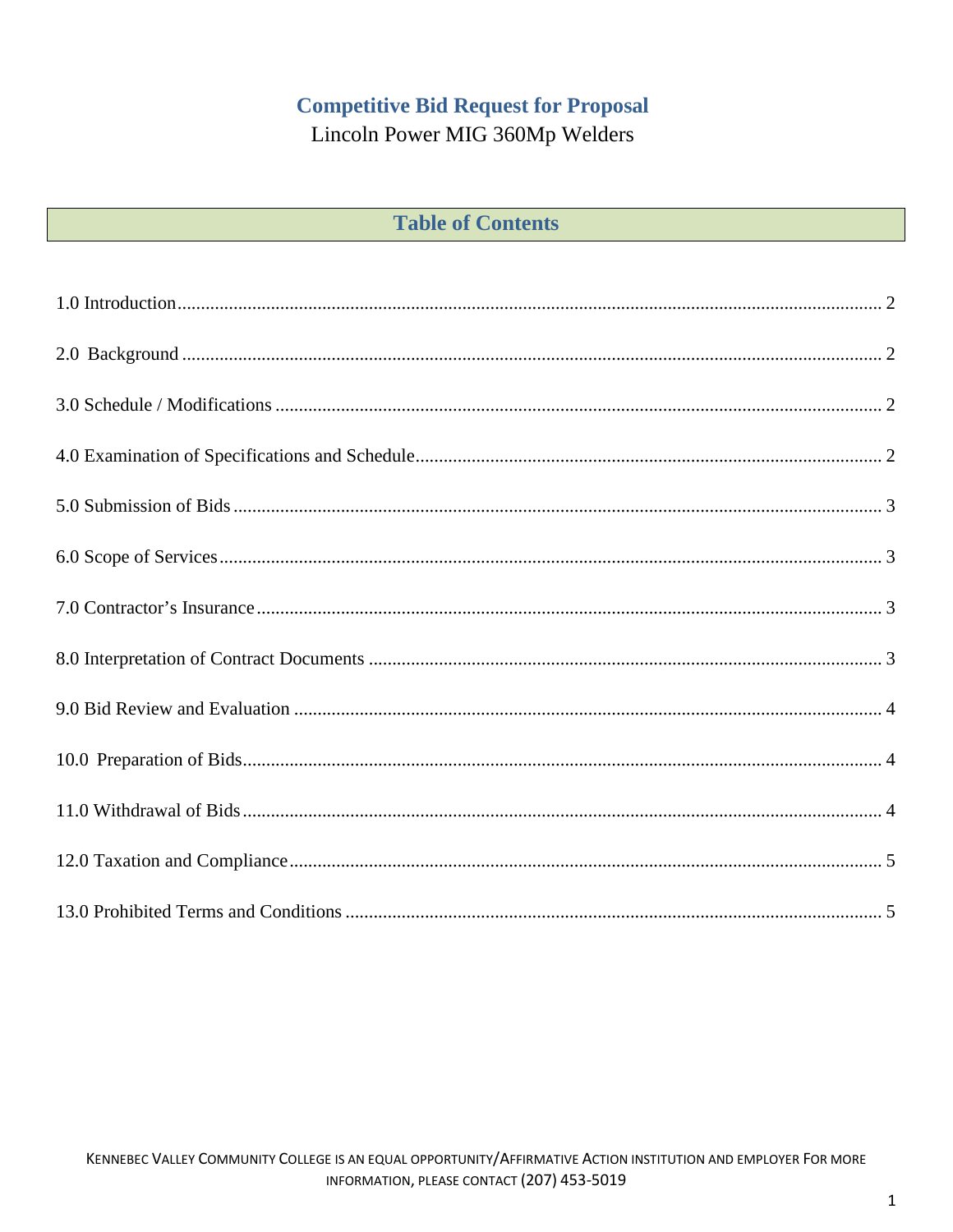

# **Competitive Bid Request for Proposal Lincoln Power MIG 360Mp Welders**

### <span id="page-2-0"></span>**1.0 Introduction**

*Kennebec Valley Community College (KVCC) is soliciting proposals to procure fourteen (14) Lincoln Power MIG 360MP Welders located at the Fairfield Campus in Fairfield, Maine.*

A detailed explanation of the scope and specifications is contained in **Section 6.0, Scope of Services**. Preference will be given to the proposals conforming to the specifications provided; however, alternate recommendations may be considered. If a vendor chooses to make inquiries on the specifications provided, the rules set forth in **Section 8.0, Interpretation of Contract Documents**, apply. KVCC reserves the right to accept or reject any or all of the proposals received, in part or in whole.

#### <span id="page-2-1"></span>**2.0 Background**

Kennebec Valley Community College is a comprehensive community college offering technical, career, and transfer education in addition to customized training for businesses and industries in Kennebec, Somerset, Waldo and Knox Counties. The College is located on two campuses in mid-Maine. Its 70-acre main campus in Fairfield, Maine is reached by taking Exit 132 off Interstate 95. The 600-acre Harold Alfond Campus is located seven miles north of the Fairfield campus on U.S. Route 201 in Hinckley, Maine.

#### <span id="page-2-2"></span>**3.0 Schedule / Modifications**

| <b>Description</b>            | Day/Date       | <b>Time</b>    |
|-------------------------------|----------------|----------------|
| <b>RFP</b> Issued             | April 19, 2022 |                |
| Site Walkthrough              | Not Applicable |                |
| Proposals Due On              | April 28, 2022 | $3:00$ P.M. ET |
| Award Decision & Notification | April 29, 2022 |                |

#### <span id="page-2-3"></span>**4.0 Examination of Specifications and Schedule**

Each bidder or authorized agent is expected to examine the bid specifications, contract documents and all other instructions pertaining to this RFP. Failure to do so will be at the bidder's own risk, and the bidder cannot secure relief on the plea of error in the bid. KVCC reserves the right to accept or reject any and all bids in part or in whole.

KENNEBEC VALLEY COMMUNITY COLLEGE IS AN EQUAL OPPORTUNITY/AFFIRMATIVE ACTION INSTITUTION AND EMPLOYER FOR MORE INFORMATION, PLEASE CONTACT (207) 453-5019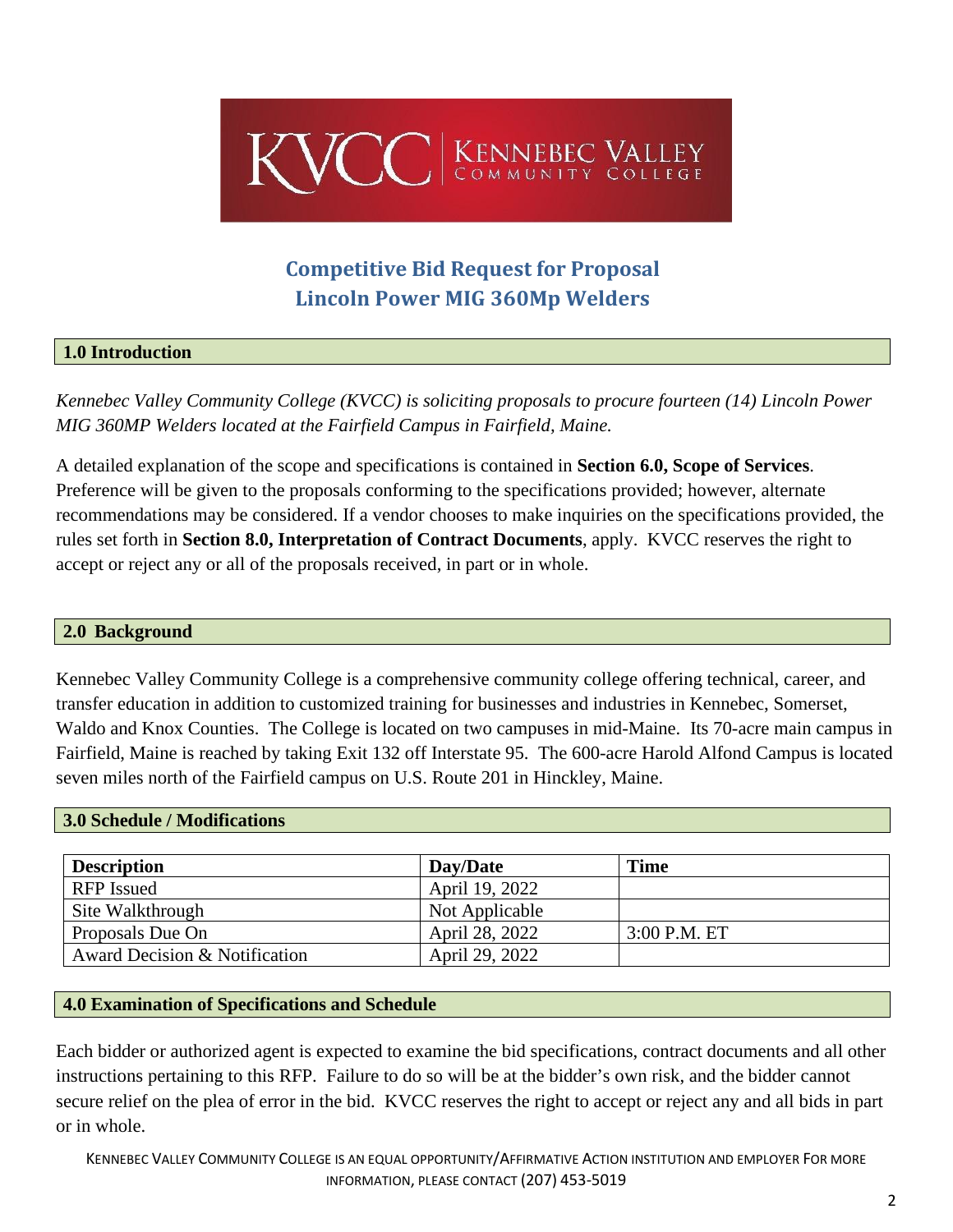#### <span id="page-3-0"></span>**5.0 Submission of Bids**

The Proposal, which must be signed by a person having proper authority to legally obligate the offering company, along with any additional supporting material, **must be received no later than April 28, 2022 by 3:00 P.M. (ET)**.

All proposals are to be marked "Lincoln Power MIG 360MP Welders" and mailed to:

Brianne Pushor Director of Operations Kennebec Valley Community College 92 Western Avenue Fairfield, ME 04937

Proposals may also be e-mailed to: **bpushor@kvcc.me.edu**, with the subject line "Lincoln Power MIG 360MP Welders"

### <span id="page-3-1"></span>**6.0 Scope of Services**

The Scope of Services set forth in this Request for Proposal (RFP) represents an outline of the services the College anticipates the successful proposer to perform and is presented for the primary purpose of allowing the College to compare proposals. The precise scope of services shall be negotiated between the College and the successful Proposer.

6.1 Scope

Supply and delivery of fourteen (14) Lincoln Power MIG 360MP Welders.

# 6.2 Specifications

The following specifications are minimum acceptable requirements. Any specific reference to manufacturer(s) and/or catalog/model/stock numbers provided is to establish the design, type of construction, quality, functional capability and performance level desired. The bidder may offer an alternate product believed to be an equal. Any alternate product(s) bid must be clearly identified by manufacturer and catalog, model or stock number. Adequate detailed specifications of the product offered must be included with your bid to establish equivalency and to ensure that the product being bid meets all specifications:

a. Fourteen (14) Lincoln Power MIG 360MP Systems

#### <span id="page-3-2"></span>**7.0 Contractor's Insurance**

<span id="page-3-3"></span>The Contractor shall maintain throughout the term of the agreement general liability insurance to insure against all claims of bodily injury or death, and property damage, arising out of work performed under this agreement. Such insurance shall provide coverage in an amount not less than \$1,000,000 per occurrence and shall list KVCC as an added insured Contractor shall also maintain worker's compensation insurance in amounts required by state law.

#### **8.0 Interpretation of Contract Documents**

KENNEBEC VALLEY COMMUNITY COLLEGE IS AN EQUAL OPPORTUNITY/AFFIRMATIVE ACTION INSTITUTION AND EMPLOYER FOR MORE INFORMATION, PLEASE CONTACT (207) 453-5019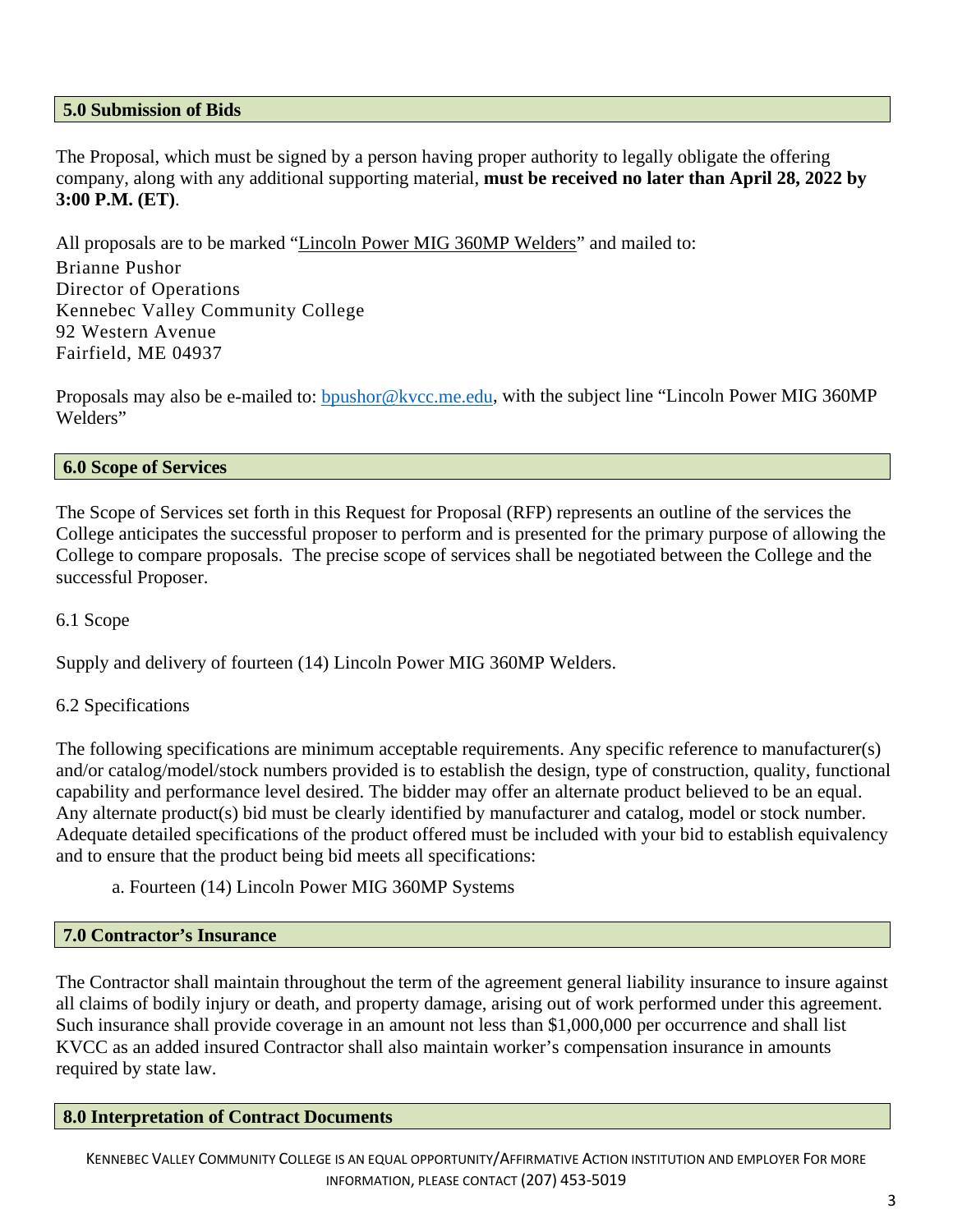No oral interpretation will be provided to any bidder as to the meaning of the specifications or other contract documents. Every request for such interpretation shall be made in writing at least three (3) or more days before the proposal due date and submitted to:

Brianne Pushor, Director of Operations Lincoln Power MIG 360Mp Welders Kennebec Valley Community College 92 Western Avenue Fairfield, ME 04937

or via email at [bpushor@kvcc.me.edu](mailto:bpushor@kvcc.me.edu)

Any interpretation made to a bidder will be issued in the form of an addendum to the contract/bid documents which, if issued, shall be sent as promptly as practicable to all persons to whom the specifications have been issued. All such addenda shall become part of the contract/bid documents.

# <span id="page-4-0"></span>**9.0 Bid Review and Evaluation**

The College reserves the right to reject all proposals, to waive any informalities and technicalities, and to solicit and re-advertise for new proposals, or to abandon the project in its entirety. The College reserves the right to make the award to that proposer who, in the opinion of the College, will be in the best interest of and/or the most advantageous to the College.

1. Evaluation Method (update as needed)

- a. Technical ability to meet the outlined specifications
- b. Specification match and variations
- c. Added value features of proposal
- d. Past performance and references
- e. Cost of base proposal
- f. Rates for additional labor and equipment
- g. Price of additional services

# <span id="page-4-1"></span>**10.0 Preparation of Bids**

KVCC seeks the proposal that meets the specifications noted in this RFP. KVCC will review all proposals. The bidder shall include with the proposal any terms and conditions specific to their proposal.

Each valid proposal shall include:

- The contractor's name(s)
- Contact information (Address, phone, Fax, Email)
- Company quote with detailed specifications and pricing
- Company specific terms and conditions

# <span id="page-4-2"></span>**11.0 Withdrawal of Bids**

All proposals must be valid for at least thirty (30) days after the proposal due date, after which time proposals shall expire unless the proposer had been notified and agrees to an extension.

KVCC reserves the right to modify or withdraw this invitation, to reject any or all proposals, and to terminate any subsequent negotiations at any time. KVCC also reserves the right to choose the proposal that best meets the needs of its facility and training programs.

KENNEBEC VALLEY COMMUNITY COLLEGE IS AN EQUAL OPPORTUNITY/AFFIRMATIVE ACTION INSTITUTION AND EMPLOYER FOR MORE INFORMATION, PLEASE CONTACT (207) 453-5019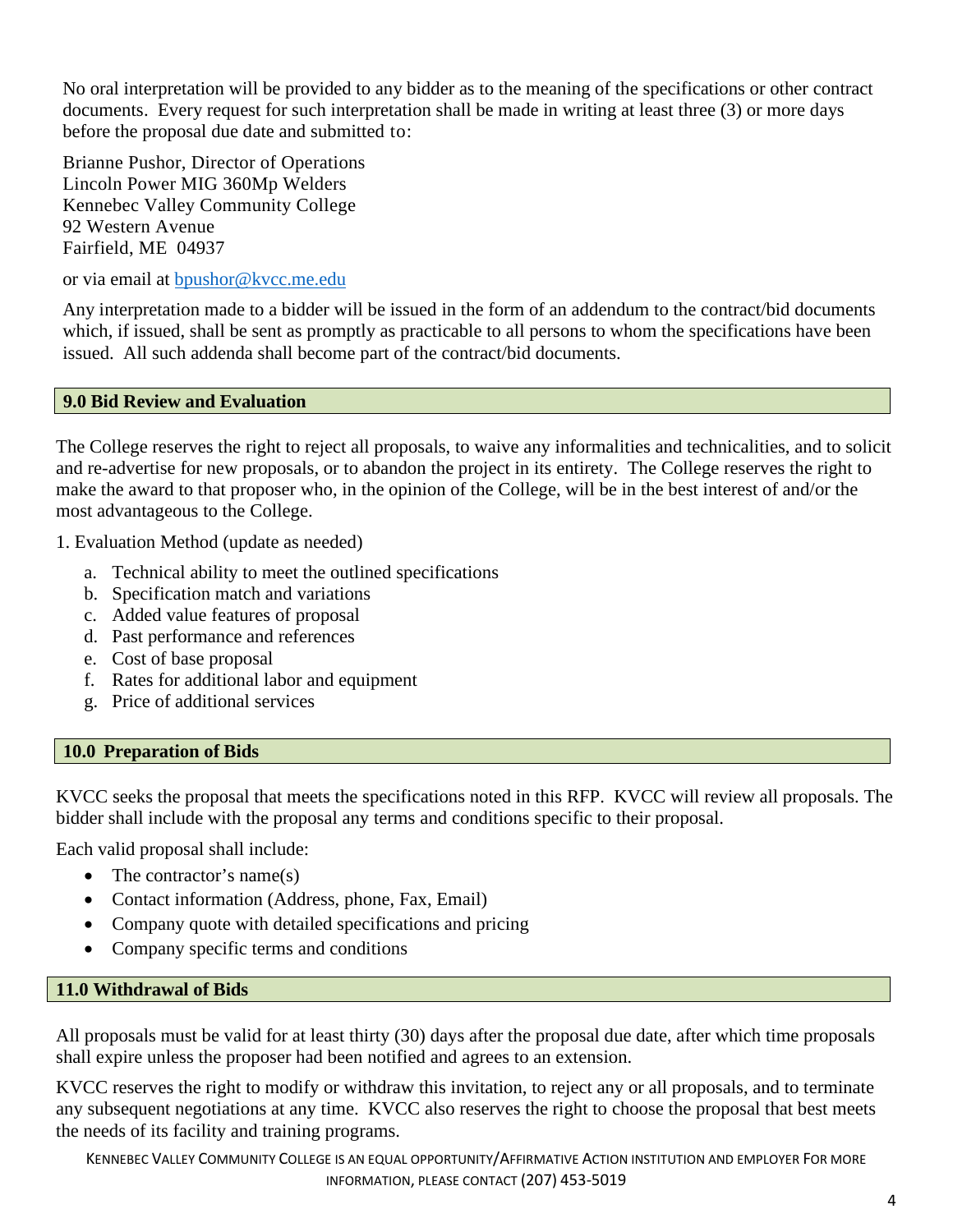#### <span id="page-5-0"></span>**12.0 Taxation and Compliance**

Maine Community College System d/b/a Kennebec Valley Community College is an educational institution organized under the laws of the State of Maine and so its purchase of goods is exempt from state, federal, and local sales and use taxes. The successful bidder agrees to comply with all applicable federal, state and local statutes, laws, codes, rules, regulations, ordinances and orders in the performance of the Contract.

#### <span id="page-5-1"></span>**13.0 Prohibited Terms and Conditions**

### **NOTICE TO VENDORS AND BIDDERS: STANDARD TERMS AND CONDITIONS APPLICABLE TO ALL MCCS CONTRACTS**

The following standard contracting terms and conditions are incorporated and shall become a part of any final contract that will be awarded by any college or other operating unit of the Maine Community College System (collectively "MCCS"). These terms and conditions derive from the public nature and limited resources of the MCCS. **MCCS DOES NOT AGREE TO:**

- 1. Provide any defense, hold harmless or indemnity;
- 2. Waive any statutory or constitutional immunity;
- 3. Apply the law of a state other than Maine;
- 4. Procure types or amounts of insurance beyond those MCCS already maintains or waive any rights of subrogation;
- 5. Add any entity as an additional insured to MCCS policies of insurance;
- 6. Pay attorneys' fees; costs, including collection costs; expenses or liquidated damages;
- 7. Promise confidentiality in a manner contrary to Maine's Freedom of Access Act;
- 8. Permit an entity to change unilaterally any term or condition once the contract is signed;
- 9. Automatic renewals for term(s) greater than month-to-month;
- 10. Limitations on MCCS' recovery of lawful damages incurred as a result of breach of the contract;
- 11. Limitation of the time period under which claims can be made or actions brought arising from the contract; 12. Vendor's terms prevailing over MCCS' standard terms and conditions, including addenda; and
- 12. Unilateral modifications to the contract by the vendor.

# BY SUBMITTING A RESPONSE TO A REQUEST FOR PROPOSAL, BID OR OTHER OFFER TO DO BUSINESS WITH MCCS, YOUR ENTITY UNDERSTANDS AND AGREES THAT:

- 1. The above standard terms and conditions are thereby incorporated into any agreement entered into between MCCS and your entity; that such terms and condition shall control in the event of any conflict with such agreement; and that your entity will not propose or demand any contrary terms;
- 2. The above standard terms and conditions will govern the interpretation of such agreement notwithstanding the expression of any other term and/or condition to the contrary;
- 3. Your entity will not propose to any college or other operating unit of the MCCS any contractual documents of any kind that are not in at least 11-point black font on a white background and completely contained in one Word or PDF document, and that any references to terms and conditions, privacy policies or any other conditions referenced outside of the contract will not apply; and